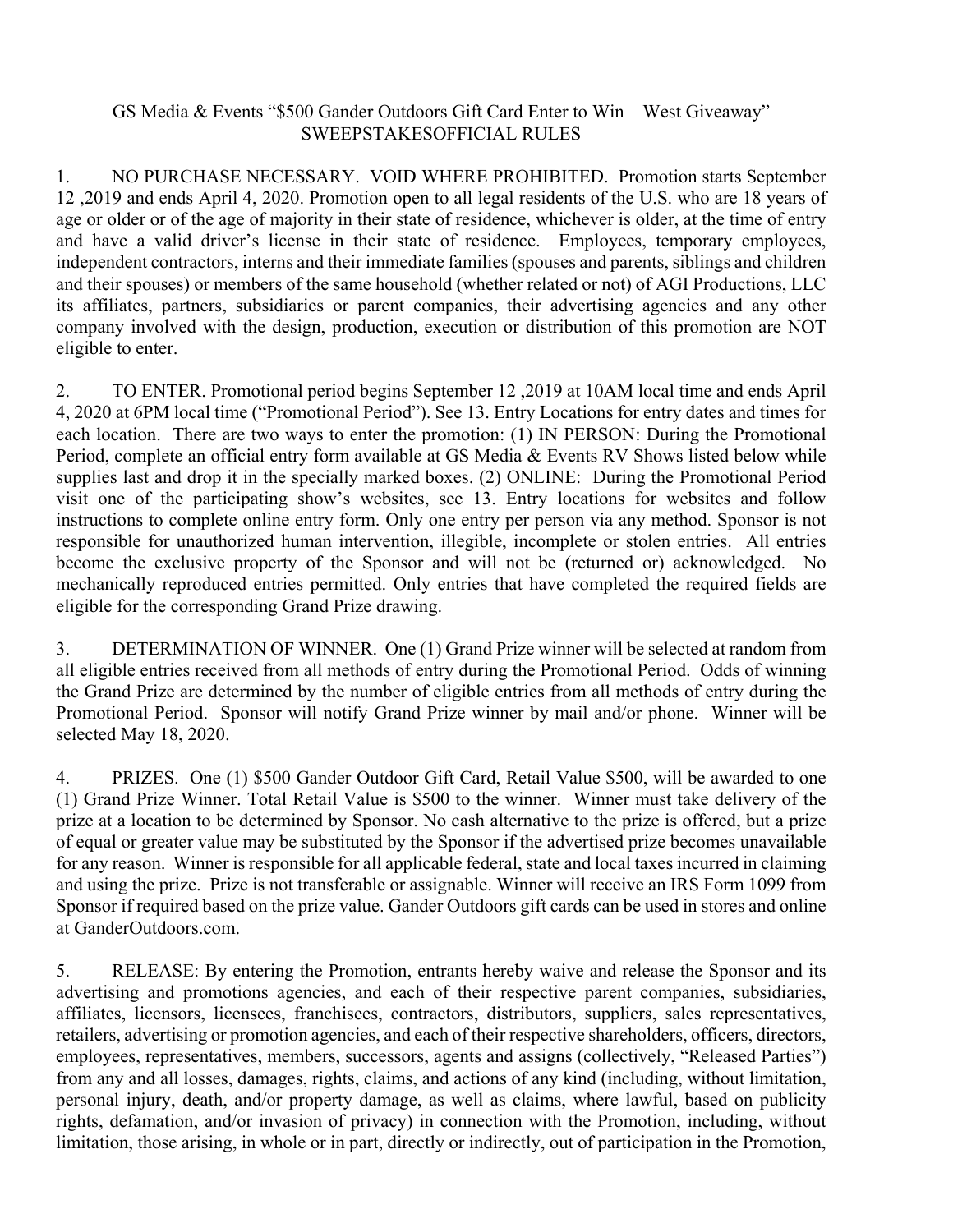or from acceptance, possession, use, or misuse of any prize or coupon awarded in connection with the Promotion. By participating in this Promotion, entrants agree to abide by and be bound by these Official Rules and understand that the results are final in all respects. By accepting a prize, winner grants to Sponsor and its advertising and promotions agencies the right to use his/her name, likeness, hometown and biographical information, for any lawful purpose (including but not limited to advertising and promotion), in perpetuity, in any media now known or hereafter developed, without further permission or compensation, except where prohibited by law. By accepting a prize, each winner releases Released Parties from any and all liability for any loss, harm, damages, costs or expenses, including without limitation property damages, personal injury and/or death, arising out of participating in the Promotion, or the acceptance, possession, use or misuse of the prize, or while preparing for, participating in and/or traveling to or from any prize related activity and (where lawful) claims based on rights of publicity, rights of privacy, defamation or prize delivery.

6. RESTRICTIONS AND DISCLAIMERS: Only entries that have completed the required fields are eligible for the Grand Prize Drawing. Each entrant is eligible to participate only once. Persons entering or attempting to enter more than once will be disqualified. Any attempt by any entrant to obtain more than the stated number of entries by using multiple/different email addresses, identities, registrations, and logins, or any other methods will void that entrant's entries and that entrant may be disqualified. Should multiple users of the same email account enter the Promotion and a dispute arises regarding the identity of the entrant, the authorized subscriber of the email account, at the time of entry, will be considered the entrant, and determined in the Sponsor's discretion. The definition of an account subscriber is the natural person who is assigned an email address by an Internet access provider, on-line service provider or other organization, which is responsible for assigning email addresses or the domain associated with the submitted email address. No more than the number of prizes set forth in these official rules will be awarded. Entries not legitimately submitted in accordance with these rules are void. Use of any automated system to participate is prohibited and will result in disqualification. A POTENTIAL WINNER IS SUBJECT TO VERIFICATION BY SPONSOR, WHOSE DECISIONS ARE FINAL AND BINDING. AN ENTRANT IS NOT A WINNER OF ANY PRIZE UNLESS AND UNTIL SAID ENTRANT'S ELIGIBILITY AND THE POTENTIAL WIN HAS BEEN VERIFIED AND SAID ENTRANT HAS BEEN NOTIFIED THAT VERIFICATION IS COMPLETE AND ANY DOCUMENTATION NECESSARY FOR VERIFICATION HAS BEEN SUBMITTED TO SPONSOR OR SPONSOR'S DESIGNEE FOR VERIFICATION. SPONSOR WILL NOT ACCEPT ANY OTHER EVIDENCE OF A WIN IN LIEU OF ITS VALIDATION PROCESS. All federal, state and local laws and regulations apply. Sponsor is not responsible for any typographical or other error in the printing of the offer, administration of the Promotion or in the announcement of the prize.

7. DISQUALIFICATION / TERMINATION: Released Parties are not responsible for lost, interrupted or unavailable network server or other connections, miscommunications, failed telephone or computer or telephone or cellular transmissions or technical failure, jumbled, scrambled or misdirected transmissions, or other error of any kind whether human, mechanical or electronic, including those resulting from the efforts of hackers. Persons found tampering with or abusing any aspect of the Promotion, and persons entering or attempting to enter more than once, as determined by the judges, will be disqualified. In the event any portion of this Promotion is compromised by virus, bugs, hackers, non-authorized human intervention or other causes beyond the control of Sponsor, its affiliated companies, participating sponsors, information providers, content providers, subsidiaries, advertisers, advertising agencies, promotional and marketing agencies, and any other companies involved with or otherwise providing services related to this Promotion which, in the opinion of Sponsor, impairs the administration, security, fairness or proper play of the Promotion, the Promotion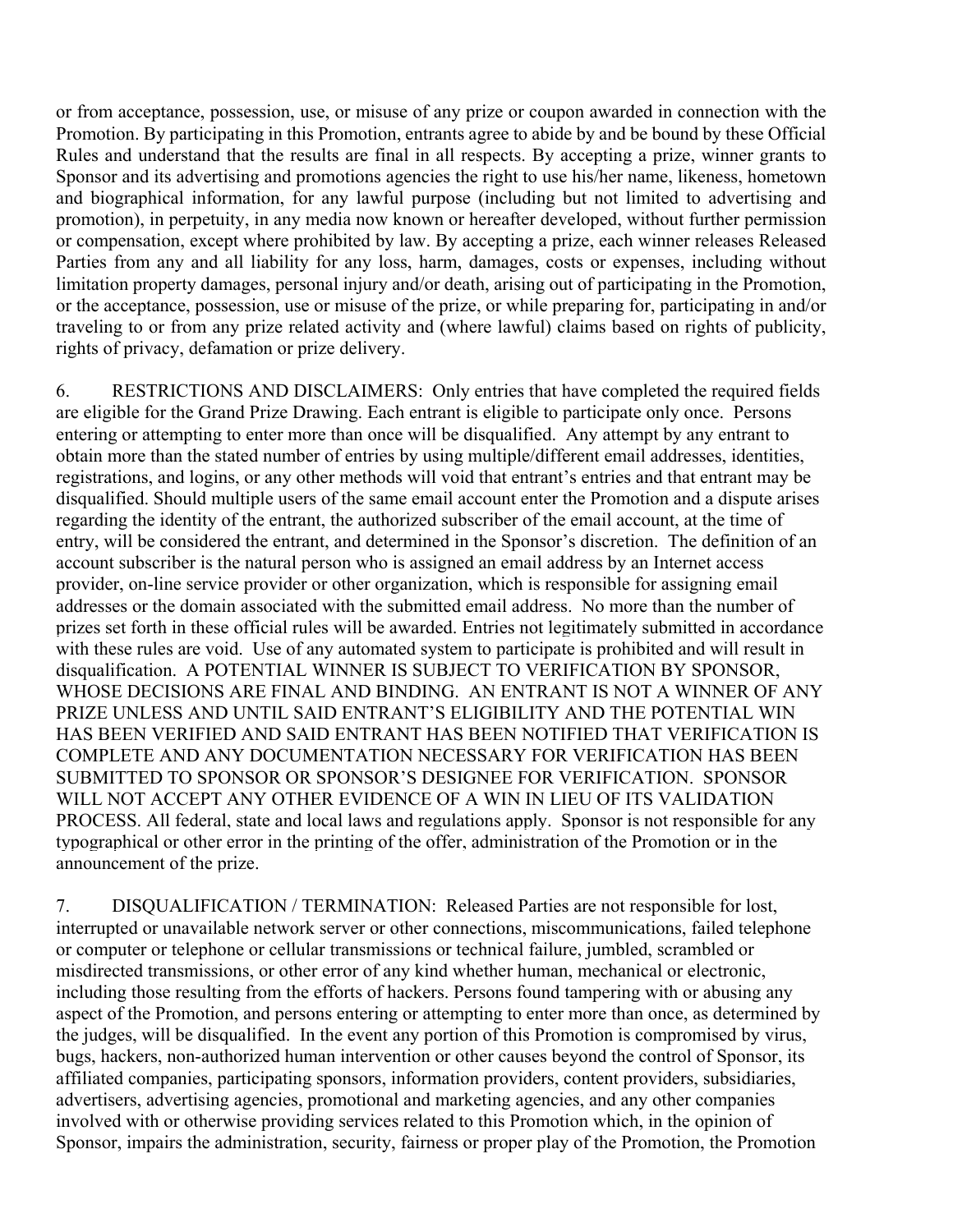will be canceled. In the event of such cancelation Sponsor shall award the remaining prizes via a random drawing from among all eligible entries received as of the date of termination. Any attempt by an entrant to deliberately undermine the legitimate operation of the Promotion is a violation of criminal and civil laws, and should such an attempt be made, Sponsor reserves the right to seek damages from any such entrant to the fullest extent permitted by law.

8. GOVERNING LAW; DISPUTES: EACH ENTRANT AGREES THAT: (I) ANY AND ALL DISPUTES, CLAIMS AND CAUSES OF ACTION ARISING OUT OF OR CONNECTED WITH THIS PROMOTION OR ANY PRIZE AWARDED SHALL BE RESOLVED INDIVIDUALLY, WITHOUT RESORT TO ANY FORM OF CLASS ACTION, AND EXCLUSIVELY BY THE UNITED STATES DISTRICT COURT IN CHICAGO, ILLINOIS (II) ANY AND ALL CLAIMS, JUDGMENTS AND AWARDS SHALL BE LIMITED TO ACTUAL OUT-OF-POCKET COSTS INCURRED, INCLUDING COSTS ASSOCIATED WITH ENTERING THIS PROMOTION BUT IN NO EVENT ATTORNEYS' FEES; AND (III) UNDER NO CIRCUMSTANCES WILL AN ENTRANT BE PERMITTED TO OBTAIN AWARDS FOR AND ENTRANT HEREBY WAIVES ALL RIGHTS TO CLAIM PUNITIVE, INCIDENTAL AND CONSEQUENTIAL DAMAGES AND ANY OTHER DAMAGES, OTHER THAN FOR ACTUAL OUT-OF-POCKET EXPENSES, AND ANY AND ALL RIGHTS TO HAVE DAMAGES MULTIPLIED OR OTHERWISE INCREASED. EXCEPT WHERE PROHIBITED BY LAW, ALL ISSUES CONCERNING THE CONSTRUCTION, VALIDITY AND ENFORCEMENT OF THESE OFFICIAL RULES, OR THE RIGHTS AND OBLIGATIONS OF THE ENTRANT AND SPONSOR, SHALL BE CONSTRUED AND GOVERNED BY THE LAWS OF THE STATE OF ILLINOIS, WITHOUT REGARD TO CONFLICTS OF LAW RULES THAT MAY CAUSE THE APPLICATION OF A LAW OTHER THAN THE LAW OF THE STATE OF ILLINOIS.

9. PRIVACY POLICY. Any personally identifiable information collected during entrant's participation in this Promotion will be collected and used by Sponsor and its affiliates, agents and marketers for purposes of the proper administration and fulfillment of the Promotion as described in these Official Rules. Entry into the Promotion constitutes consent to be added to Sponsor and related companies' direct mail and Internet marketing databases. Any use of entrant's personally identifying information will be in accordance with Sponsor's Privacy Policy as stated at http://campingworld.com/help/privacy.cfm

10. WINNER LIST. Name of the Grand Prize Winner Name can be viewed at GS Media & Events Facebook page on or about May 25, 2020 5PM CST or requested by sending an SASE, to be received by August 24, 2020 to: GS Media & Events Winners List, 250 Parkway Drive, Suite 270, Lincolnshire, IL 60069.

12. SPONSOR. Promotion is sponsored by AGI Productions, LLC, Lincolnshire, IL. This Promotion is in no way affiliated with, sponsored, endorsed, or administered by Facebook, and therefore such entity assumes no responsibility or liability for its conduct or administration.

| Show Name                                    | <b>Address</b>                     | <b>Entry Dates</b> | <b>Entry Times</b> | Website                                  |  |  |
|----------------------------------------------|------------------------------------|--------------------|--------------------|------------------------------------------|--|--|
| Great American RV Show - Colorado<br>Springs | Norris Penrose Event Center        |                    | Thu:10am-8pm       |                                          |  |  |
|                                              | 1045 Lower Gold Camp Rd.           | 8/12-14, 2019      | Fri:10am-6pm       | www.greatamericanryshowcosprings.com/ety |  |  |
|                                              | Colorado Springs, CO 80905         |                    | Sat:10am-6pm       |                                          |  |  |
| Buy! Buy! Derby RV Sale                      | Arlington International Racecourse | 9/27-29, 2019      | Fri:10am-6pm       | www.buybuyderbyrvsale.com/etw            |  |  |

## 13. ENTRY LOCATIONS: